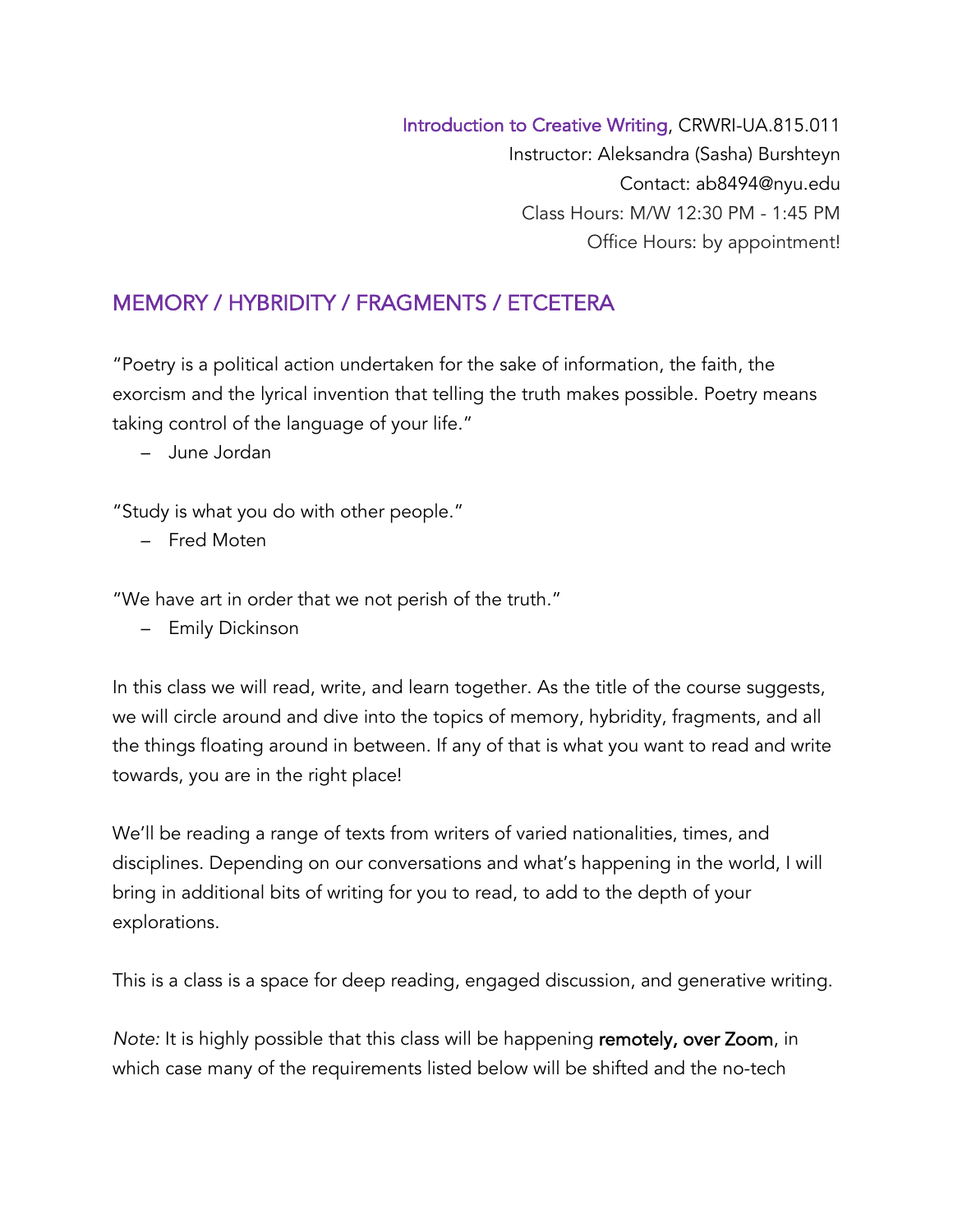policy will look different, with accommodations for everyone's varied circumstances and abilities.

On Mondays, I will give you a writing prompt. Often, it will have some relationship to the text(s) you will have just read. This part of the class is about freeing your mind, getting words on the page, and detaching yourself from ideas of "good" or "bad" and just seeing where your ideas are taking you! These short writing exercises can feed into the pieces you bring into workshop, or not – that is up to you. Your creative responses will be due the following Monday, printed and handed in during class.

On workshop days, if you are not being workshopped, you are expected to come in with 2 copies of your typed up responses to your peers' work – one for me and one for your peer. Each response must be at least two pages, double-spaced, 12 pt font. If you are being workshopped, you will have sent us your piece days in advance by the 9 PM deadline. We will discuss expectations for workshop – formatting, style, respect for your peers and their work – in person.

You will be split up into three groups of five and workshopped with your group three times during the semester. Since one of the themes of this class is hybridity, we will discuss the question of "genre" for your workshop pieces as a class.

Critical responses to readings are *due at 9 PM the day before class over email.* Do not forget. Set an alarm on your phone, do whatever you need to do, but follow the timing. These can be academic, personal, literary, etc. – mainly, they must present a serious engagement with the reading, and be *at least* one double-spaced page (12pt font) in length.

Final projects will consist of a creative portfolio of revisions to the writing you'll do over the course of the semester. What shape those pieces of writing will take, we will discuss throughout the semester, to come to a collaborative understanding.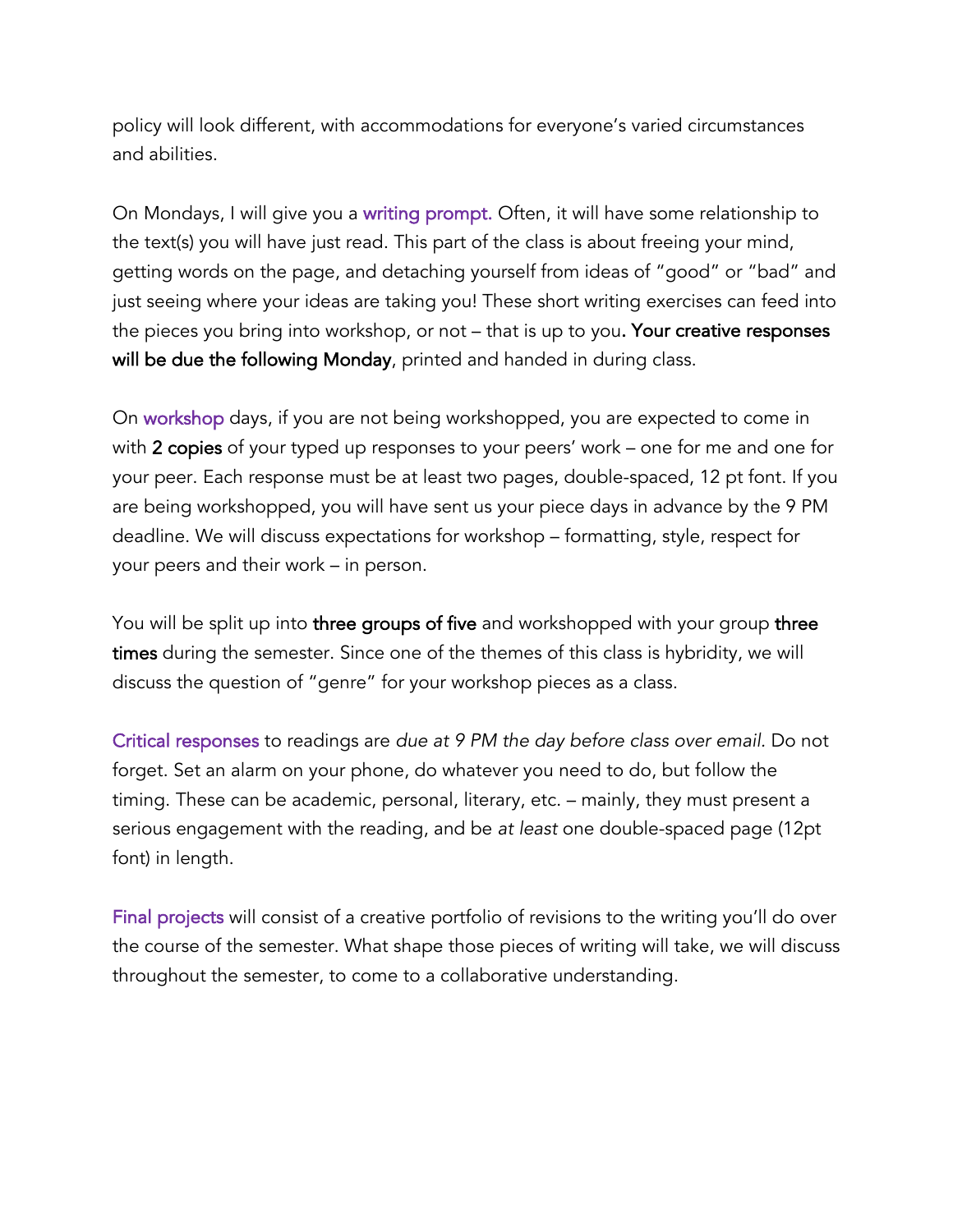#### Grade Breakdown:

Attendance counts for 10% of your grade. We will meet for one hour and fifteen minutes two times a week – our time together is precious. Class will begin promptly at 12:30. One late arrival will be forgiven. The second, and all further lateness, will result in a half-letter deduction from your grade. One missed class, whatever your reason, will also be forgiven. The second, and all further missed classes, will result in a half-letter deduction from your grade.

Participation counts 25% of your grade. I understand that sometimes speaking up in class is intimidating or stressful, which is why the critical responses exist – think of them as a little sheet of pre-prepared thoughts or remarks. Sometimes I may call on you to share some of the thoughts in your responses, to start our discussions. Therefore, participation contains both the critical responses and speaking in class. You are allowed 2 (only 2!) missed critical responses, to use as you wish during the semester. Each missed response after that will result in a half-letter deduction to your grade (A to A-, A- to B, etc.).

Workshops count for another 25% of your grade. This means turning your piece in on time when you are assigned to be workshopped, showing up ready with feedback when you are not being workshopped, and being a thoughtful participant in the workshop setting. We will discuss what this looks like – structures for feedback, how to approach reading other people's work, what is helpful and what is not – in class.

Creative responses count for 15% of your grade. These exist to flex your writing muscles and get you thinking in new, different, ways – to open up your mind and get you to surprise yourself. They do not have to be longer than a page, can take whatever form the prompt inspires in you, and do not have to be perfect, and especially do not have to be "good". They are to be your first attempts, your very first drafts – sincere efforts on the page at letting your mind work. You are allowed 2 (only 2!) missed creative responses, to use as you wish during the semester. Each missed response after that will result in a half-letter deduction to your grade (A to A-, A- to B, etc.).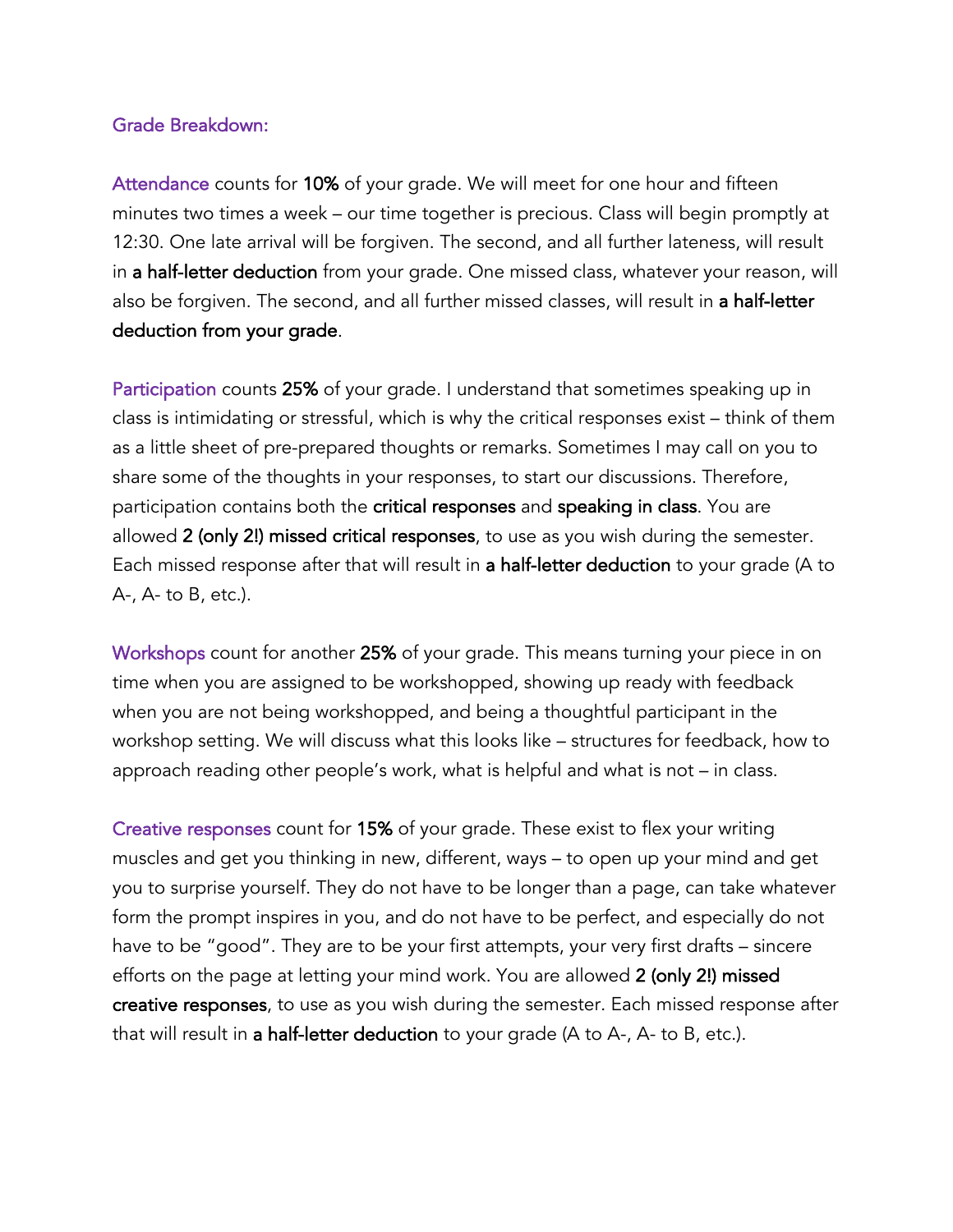The final project will count for 25% of your grade. This will be a portfolio of revised work from the semester, and new work written for the portfolio if you wish. The emphasis will be on looking on what you've been thinking about and writing towards during the semester, and revising/refining that work.

There is a zero-tolerance policy for plagiarism in this class. Being inspired by a creative work is one thing, and is in fact one of the aims of this class! We will discuss, in the first few weeks, what this can look like. But plagiarism will result in a failing grade in this class, and will be reported to the university.

This classroom will also be a tech no-go zone. Cell phones, laptops, and tablets are not welcome in the classroom, as they frequently provide distraction to their user, the people around them, and the instructor as well. If there is an accessibility concern or need, however, please speak to me and we will be sure to work something out.

#### Accessibility / Disability Disclosure Statement

Academic accommodations are available to any student with a chronic, psychological, visual, mobility, learning disability, or who is deaf or hard of hearing. Students should please register with the Moses Center for Students with Disabilities at: 212-998-4980. NYU's Henry and Lucy Moses Center for Students with Disabilities 726 Broadway, 2nd Floor New York, NY 10003-6675 Telephone: 212-998-4980 Voice/TTY Fax: 212-995-4114 Website: http://www.nyu.edu/csd

#### Readings (full text):\*

*SUBJECT TO CHANGE* Wide Sargasso Sea by Jean Rhys The Hour of the Star by Clarice Lispector

## Readings (excerpts):\*

*SUBJECT TO CHANGE* Selected poems of Paul Celan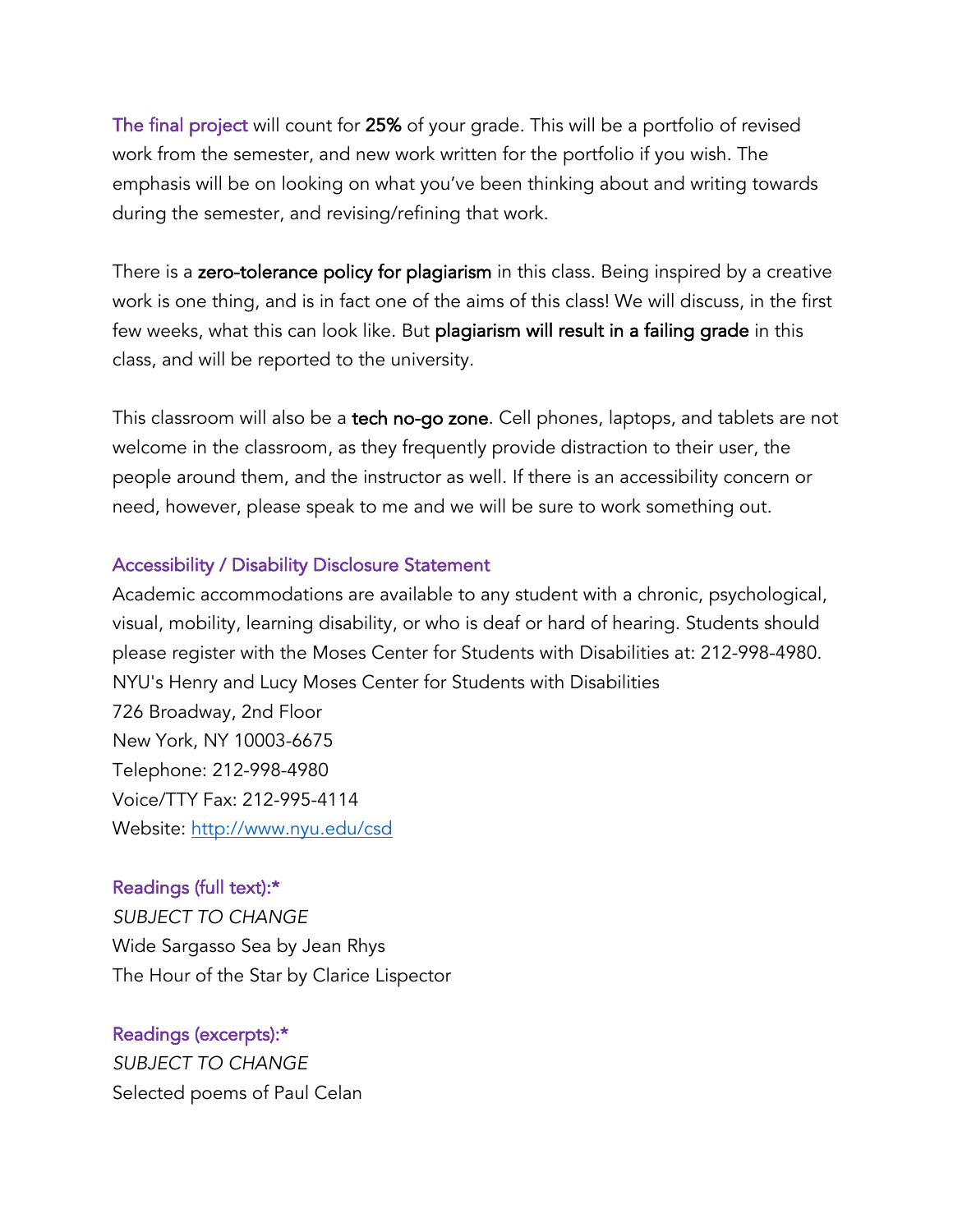Selected poems of Yehuda Amichai Selected poems of Mahmoud Darwish The Undercommons by Fred Moten Selected poems of Valzhyna Mort Selected poems of Aracelis Girmay A Handbook of Disappointed Fate by Anne Boyer Garments Against Women by Anne Boyer Her Body and Other Parties by Carmen Maria Machado Whereas by Layli Long Soldier LOOK by Solmaz Sharif Calamities by Renee Gladman Odessa Stories by Isaac Babel Selected poems of Natalie Diaz Selected poems of Anne Carson Selected poems of Kimiko Hahn My Brilliant Friend by Elena Ferrante Selected poems of Carolyn Forche The Patio and The Index by Tan Lin (online essay) The Memory of Fire Trilogy by Eduardo Galleano Flights by Olga Tokarczuk Primeval and Other Times by Olga Tokarczuk Wayward Lives, Beautiful Experiments by Saidiya Hartman

\*You can reserve these books at the NYPL, BPL, and NYU's library. Readings that are in excerpt format will be provided online for the class, to be printed and brought with you to our class meetings. These are some incredible writings, and so I highly recommend (but *do not* mandate) buying them, if that's an affordable/desirable option for you.

## **SCHEDULE**

#### Week One:

WEDS, SEPT 2

Introductions, syllabus, writing exercise, expectations. We will sort into three workshop groups. I will hand out readings & prompts for next week.

*Reading for next week:* excerpts of Gladman, Moten, Boyer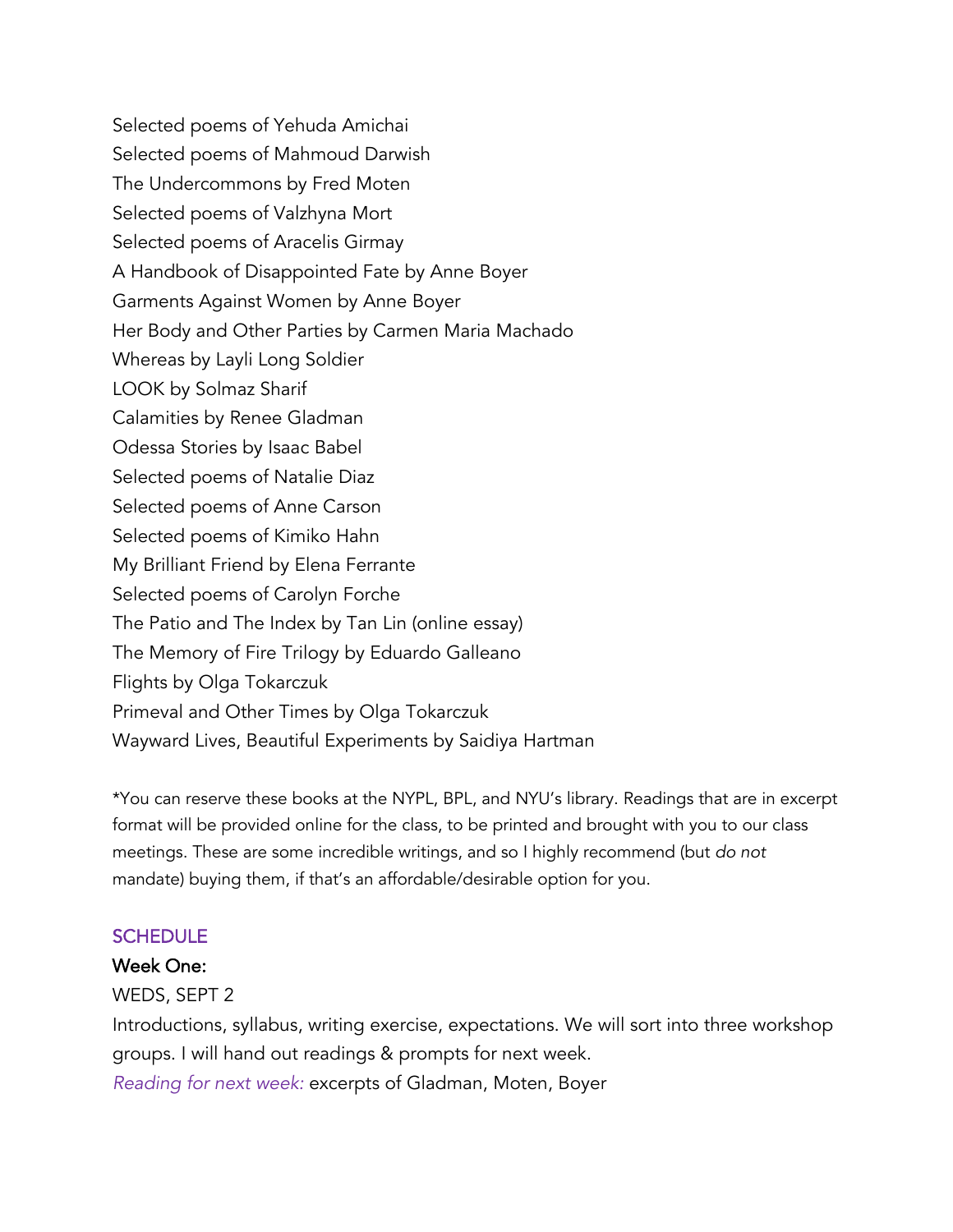#### Week Two:

WEDS, SEPT 9 You've had a whole week since we first met! Quick new introductions, we talk about the reading. I give you another writing prompt. *Reading for next week:* Lispector's *Hour of the Star*

#### Week Three:

MON, SEPT 14 Discussion, writing prompts, etc. *Reading for Wednesday:* selected poems of Celan, Amichai, Darwish

WEDS, SEPT 16 Discussion, writing, etc. *Reading for Monday:* excerpts of Boyer, Hartman

Week Four: MON, SEPT 21 Discussion, writing prompts, etc.

WEDS, SEPT 23 WORKSHOP #1 *Reading for Monday:* excerpts of Babel, Ferrante

Week Five: MON, SEPT 28 Discussion, writing prompts, etc.

WEDS, SEPT 30 WORKSHOP #2 *Reading for Monday:* selected poems of Mort, Girmay

Week Six: MON, OCT 5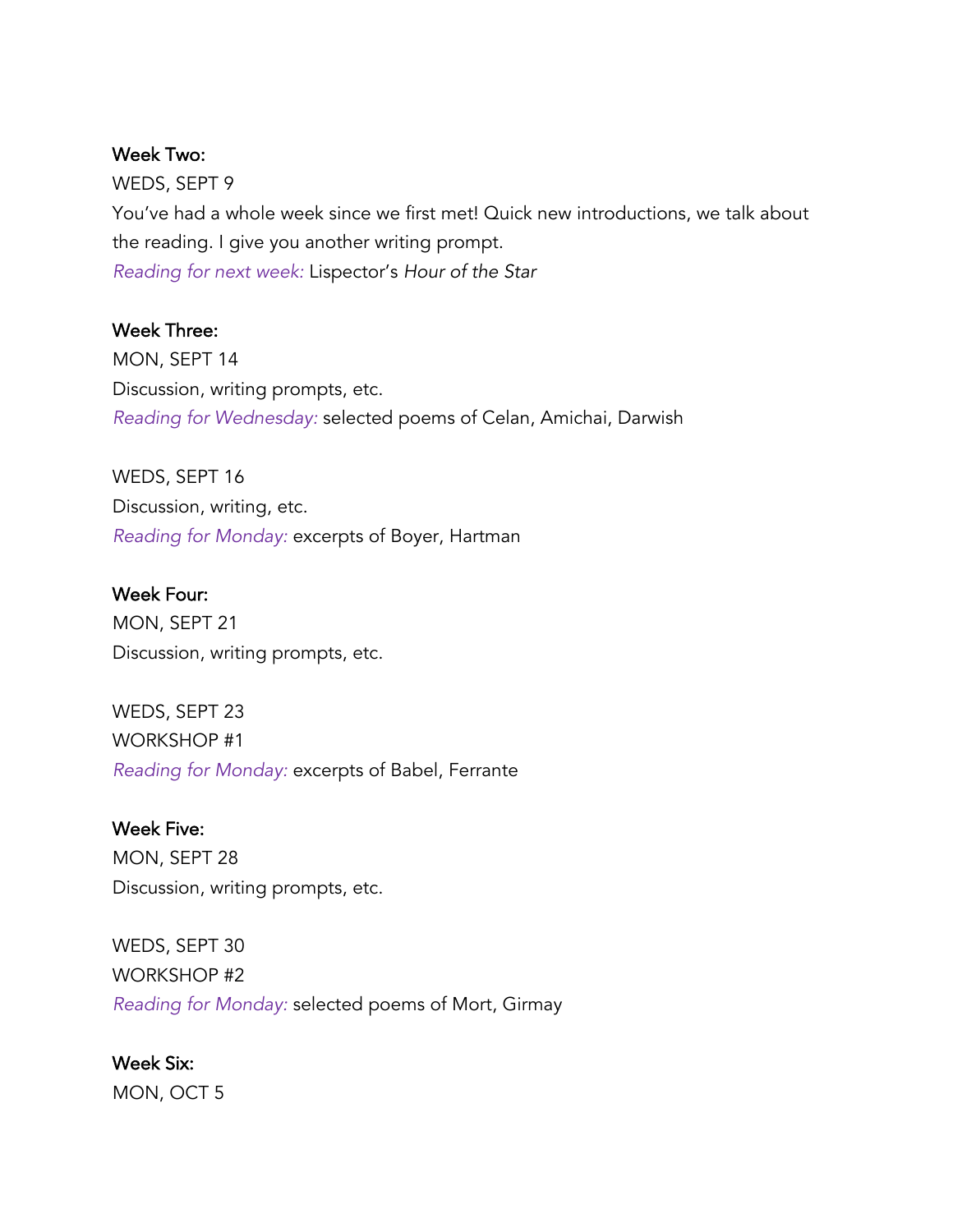Discussion, writing prompts, etc.

WEDS, OCT 7 WORKSHOP #3 + discussion. *Reading for Monday:* Rhys's *Wide Sargasso Sea*

Week Seven: MON, OCT 12

Discussion, writing prompts, etc.

WEDS, OCT 14 WORKSHOP #4 *Reading for Monday:* selected poems of Long Soldier, Sharif

Week Eight: MON, OCT 19 Discussion, writing prompts, etc.

WEDS, OCT 21 WORKSHOP #5 + discussion. *Reading for Monday:* Tan Lin's essay on Triple Canopy, *The Patio and the Index*

Week Nine:

MON, OCT 26 Discussion, writing prompts, etc.

WEDS,OCT 28 WORKSHOP #6 + discussion. *Reading for Monday:* selected poems of Diaz, Carson

Week Ten: MON, NOV 2 Discussion, writing prompts, etc.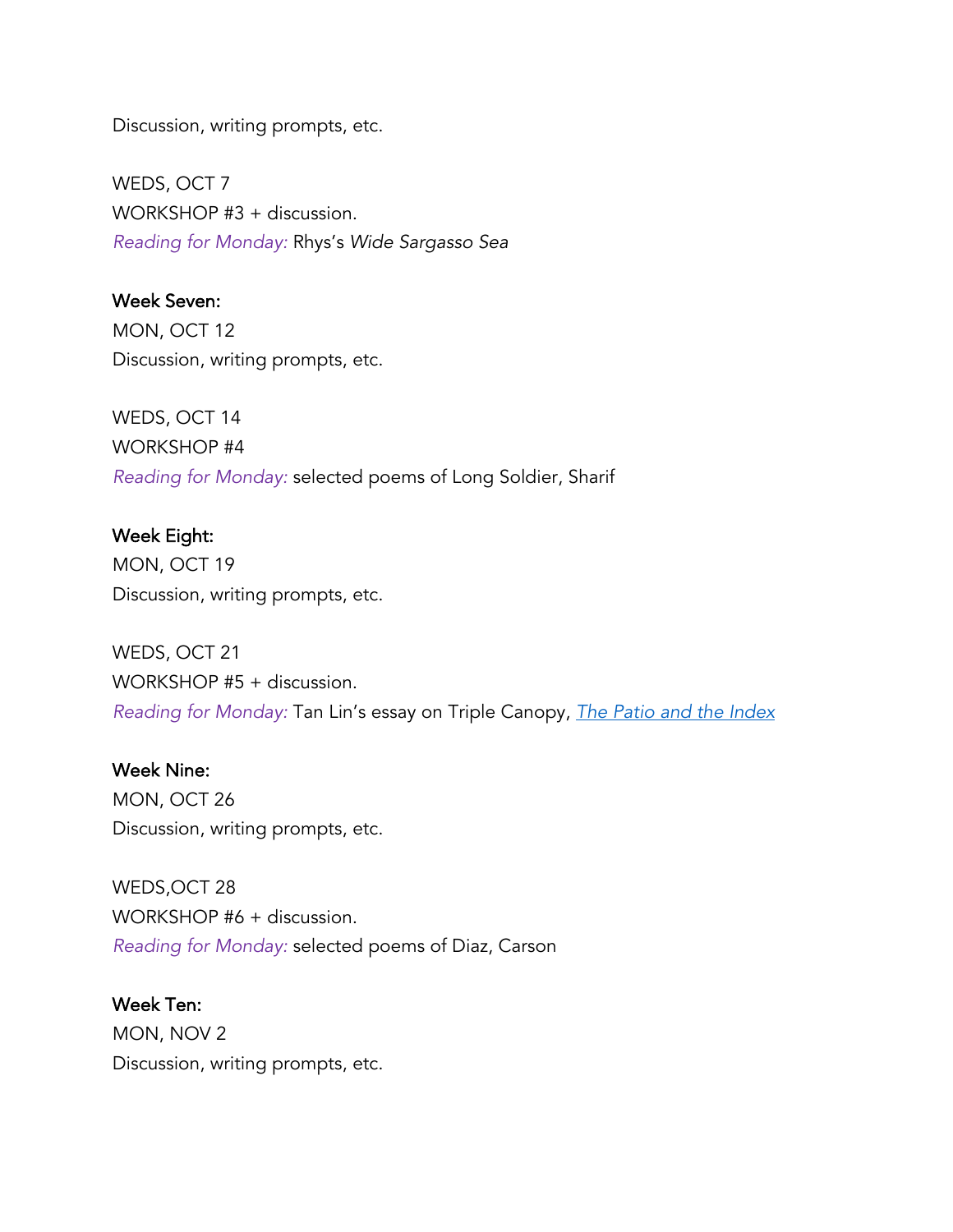WEDS, NOV 4 WORKSHOP #7 *Reading for Monday:* selected short stories of Maria Machado

## Week Eleven:

NOV 9 Drafts/ideas for your final project are due!

## NOV 11

WORKSHOP #8 *Reading for Monday:* selected poems of Forché, Girmay, Hahn

## Week Twelve:

NOV 16 Discussion, writing prompts, etc.

# NOV 18

WORKSHOP #9 *Reading for Monday:* excerpts of Galleano, Tokarczuk

## Week Thirteen:

NOV 23 Discussion, writing prompts, etc.

NOV 25 WORKSHOP #10 *Reading for Monday:* surprise poets based on your class interests!

## Week Fourteen:

NOV 30 Discussion, writing prompts, etc.

DEC 2 WORKSHOP #11